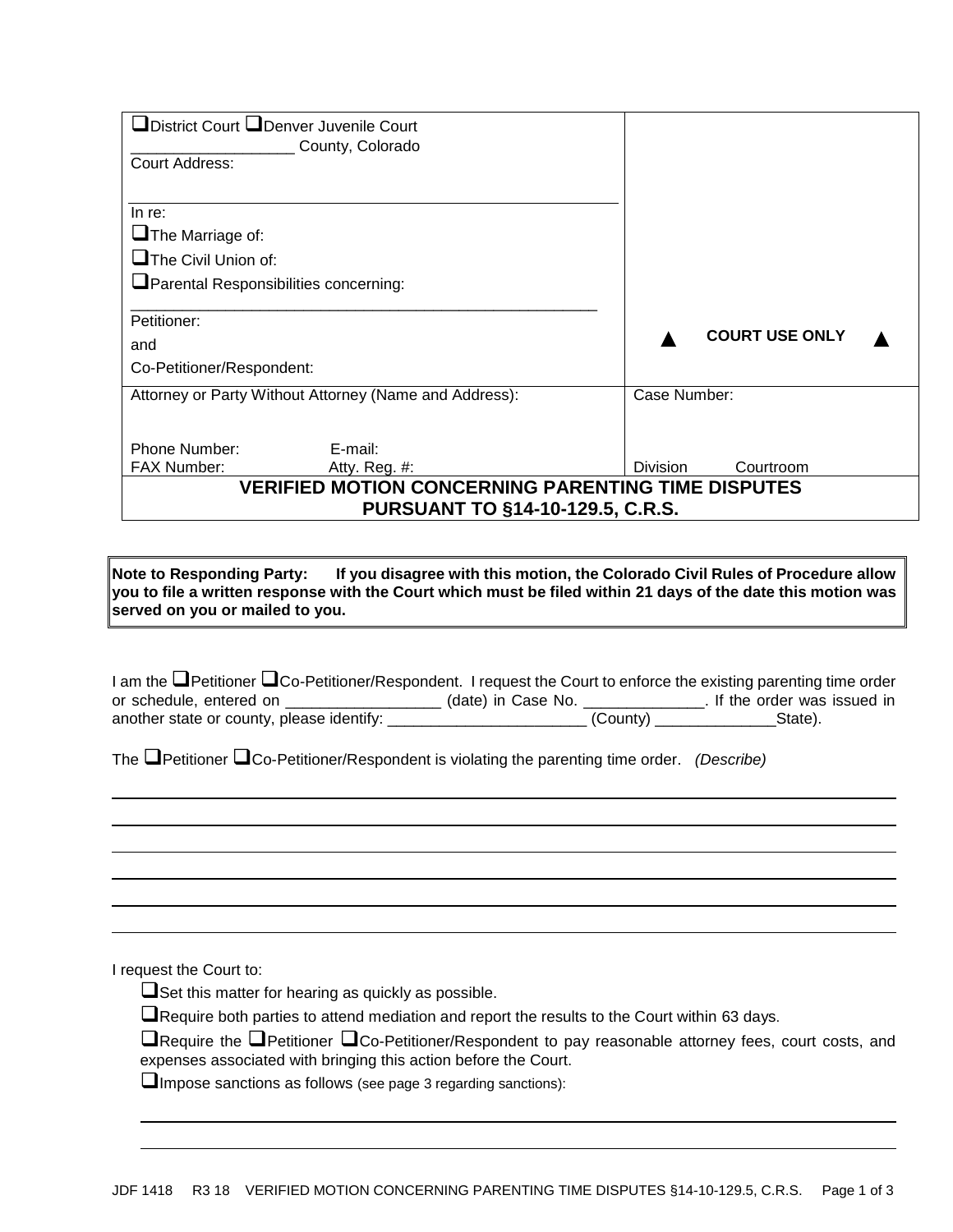$\Box$  By checking this box, I am acknowledging I am filling in the blanks and not changing anything else on the form.

By checking this box, I am acknowledging that I have made a change to the original content of this form.

| Executed on the $\frac{1}{(date)}$ day of $\frac{1}{(month)}$ , $\frac{1}{(year)}$ , at $\frac{1}{(city \text{ or other location, and state OR country)}}$<br>Signature of Petitioner<br><b>State</b><br>Zip Code<br>Cell Phone<br><b>VERIFICATION</b><br>I declare under penalty of perjury under the law of Colorado that the foregoing is true and correct.<br>Executed on the $\frac{d}{d}$ day of $\frac{d}{d}$ (month) $\frac{d}{d}$ , at $\frac{d}{d}$ (city or other location, and state OR country<br>Signature of Co-Petitioner/Respondent |
|------------------------------------------------------------------------------------------------------------------------------------------------------------------------------------------------------------------------------------------------------------------------------------------------------------------------------------------------------------------------------------------------------------------------------------------------------------------------------------------------------------------------------------------------------|
|                                                                                                                                                                                                                                                                                                                                                                                                                                                                                                                                                      |
|                                                                                                                                                                                                                                                                                                                                                                                                                                                                                                                                                      |
|                                                                                                                                                                                                                                                                                                                                                                                                                                                                                                                                                      |
|                                                                                                                                                                                                                                                                                                                                                                                                                                                                                                                                                      |
|                                                                                                                                                                                                                                                                                                                                                                                                                                                                                                                                                      |
|                                                                                                                                                                                                                                                                                                                                                                                                                                                                                                                                                      |
|                                                                                                                                                                                                                                                                                                                                                                                                                                                                                                                                                      |
|                                                                                                                                                                                                                                                                                                                                                                                                                                                                                                                                                      |
|                                                                                                                                                                                                                                                                                                                                                                                                                                                                                                                                                      |
| <b>State</b><br>Zip Code                                                                                                                                                                                                                                                                                                                                                                                                                                                                                                                             |
| Cell Phone                                                                                                                                                                                                                                                                                                                                                                                                                                                                                                                                           |
|                                                                                                                                                                                                                                                                                                                                                                                                                                                                                                                                                      |
| <b>CERTIFICATE OF SERVICE</b>                                                                                                                                                                                                                                                                                                                                                                                                                                                                                                                        |
| I certify that on _____________________(date) a true and accurate copy of the Verified Motion Concerning<br>Parenting Time Disputes Pursuant to §14-10-129.5, C.R.S. was served on the other party by:                                                                                                                                                                                                                                                                                                                                               |
| □Hand Delivery or □Faxed to this number _________________________ or<br>$\Box$ by placing it in the United States mail, postage pre-paid, and addressed to the following:                                                                                                                                                                                                                                                                                                                                                                            |
|                                                                                                                                                                                                                                                                                                                                                                                                                                                                                                                                                      |
|                                                                                                                                                                                                                                                                                                                                                                                                                                                                                                                                                      |
|                                                                                                                                                                                                                                                                                                                                                                                                                                                                                                                                                      |
|                                                                                                                                                                                                                                                                                                                                                                                                                                                                                                                                                      |
|                                                                                                                                                                                                                                                                                                                                                                                                                                                                                                                                                      |